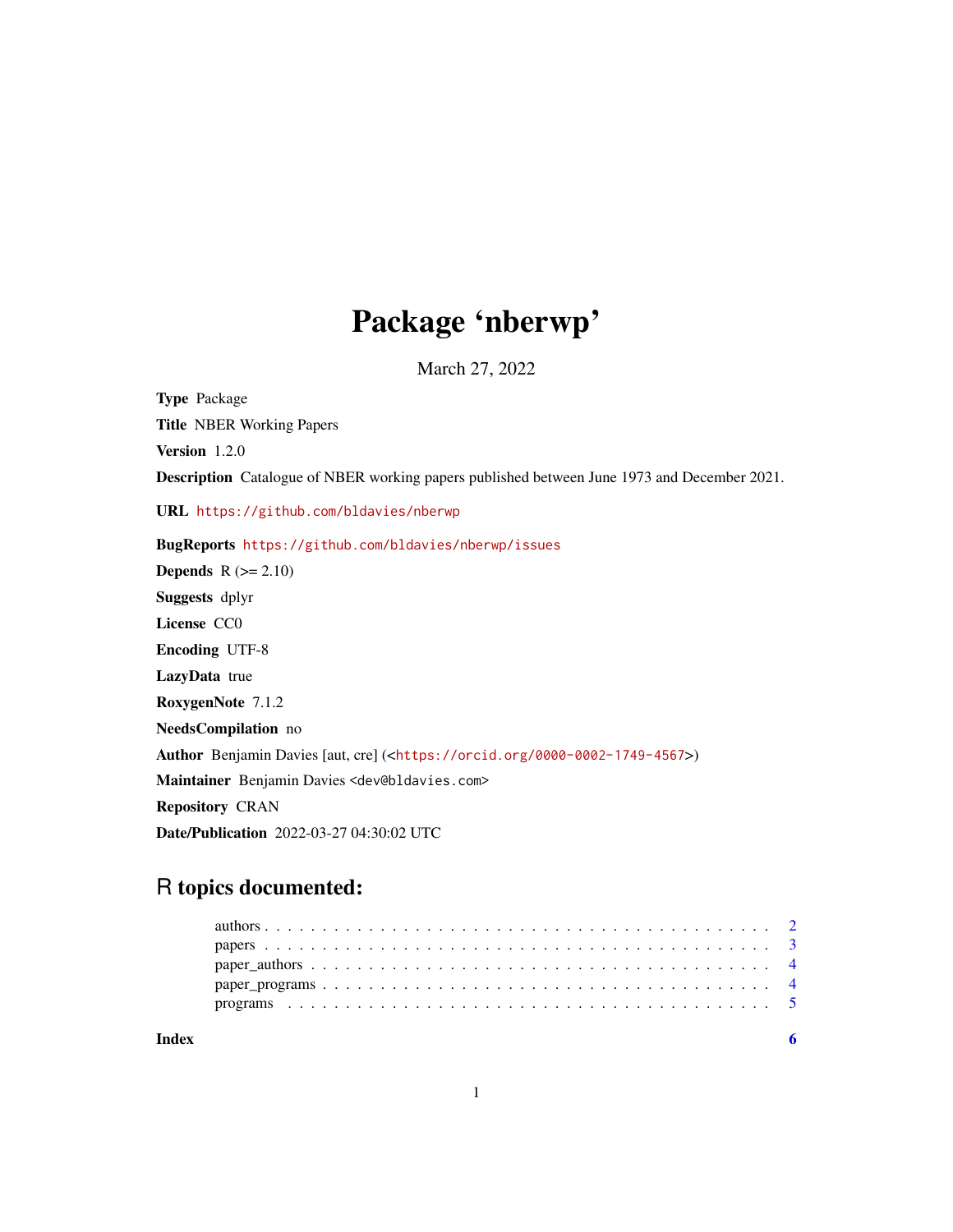<span id="page-1-0"></span>

## Description

Data frame containing author attributes.

## Usage

data(authors)

## Format

Data frame with columns

author Author ID.

name Author name.

user\_nber Author username on NBER website.

user repec Author username on RePEc.

- female Binary indicator for whether author is female. Values of -1 denote genders that could not be identified.
- **female\_source** Source of gender information. Values of 1 and 2 denote genders identified using SSA baby name and Facebook data, respectively. Negative values -x denote genders identified incorrectly by source x and overwritten manually. Values of 0 denote genders identified manually.

#### Details

Most author genders come from matching authors' names against 1940–1995 US Social Security Administration baby name data provided by the package *babynames*, and against Facebook name and self-reported gender data collected by Tang et al. (2011). Remaining genders come from manual identification, which involves searching for gendered pronouns in online biographies, news articles, and professional and social media profiles. It also involves using online photos and video (e.g., interview and lecture) footage. See Davies (2022) for more details.

#### Source

[National Bureau of Economic Research](https://data.nber.org/nber-wp-logs/)

#### References

Davies, B. (2022). Sex-based sorting among economists: Evidence from the NBER. SocArXiv. doi: [10.31235/osf.io/zeb7a](https://doi.org/10.31235/osf.io/zeb7a)

Tang, C., Ross, K., Saxena, N., and Chen, R. (2011). What's in a Name: A Study of Names, Gender Inference, and Gender Behavior in Facebook. In Xu, J., Yu, G., Zhou, S., and Unland, R., editors, *Database Systems for Advanced Applications*, volume 6637. Springer, Berlin, Heidelberg.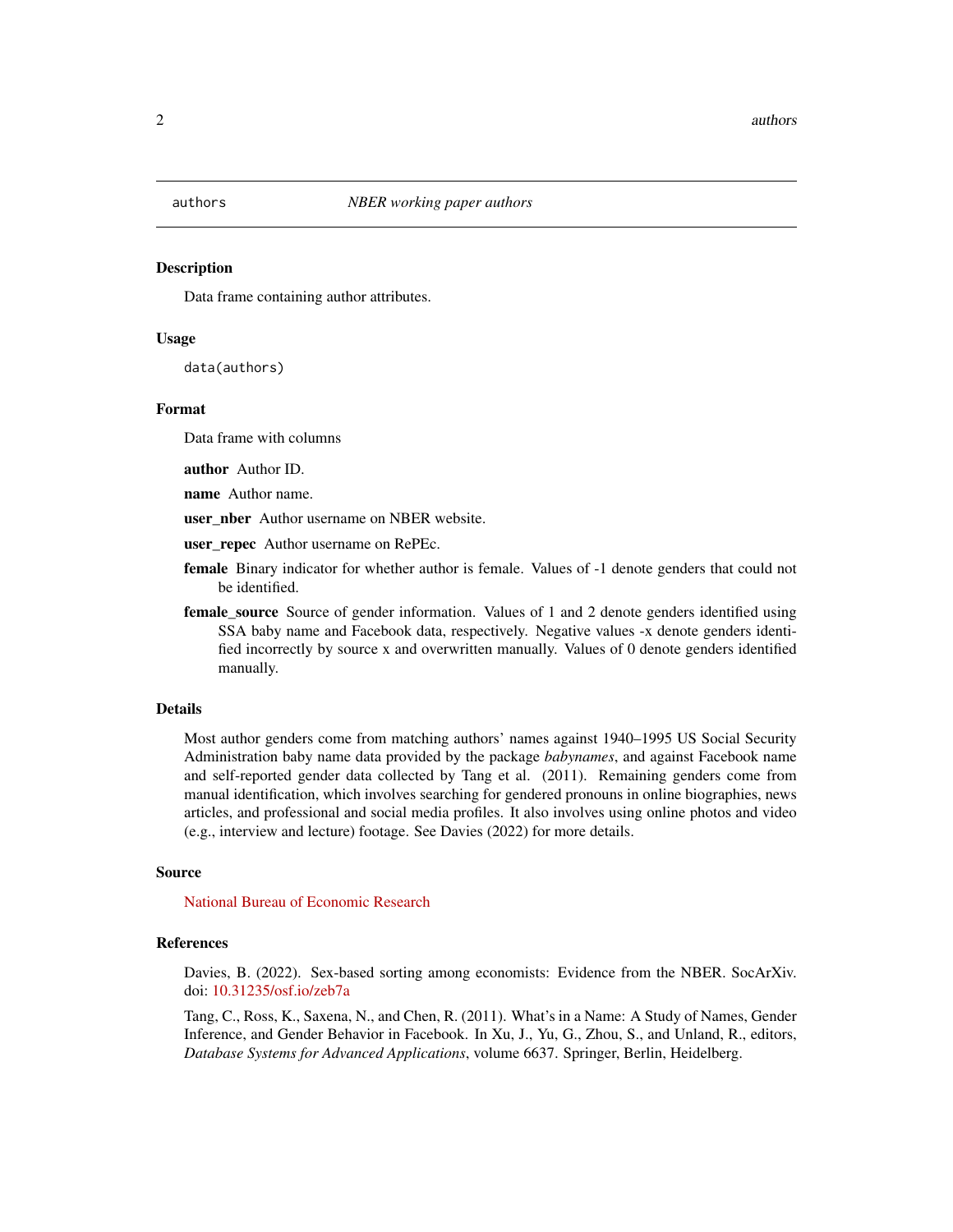## <span id="page-2-0"></span>papers 3

## Examples

authors

```
if (require('dplyr')) {
paper_authors %>% count(author) %>% left_join(authors)
}
```
papers *NBER working papers*

## Description

Data frame containing working paper attributes.

## Usage

data(papers)

## Format

Data frame with columns

paper Working paper number.

year Publication year.

month Publication month.

title Title.

outlet Publication outlet code:

- 1. "Top five" journal (i.e., *American Economic Review*, *Econometrica*, *Journal of Political Economy*, *Quarterly Journal of Economics*, or *Review of Economic Studies*).
- 2. Other journal.
- 3. Book or book chapter.

If published in multiple outlets then uses lowest code. Unpublished papers have NA values. Publication statuses last updated on March 26, 2022.

## Source

[National Bureau of Economic Research](https://data.nber.org/nber-wp-logs/)

## Examples

papers

```
if (require('dplyr')) {
papers %>% count(year)
}
```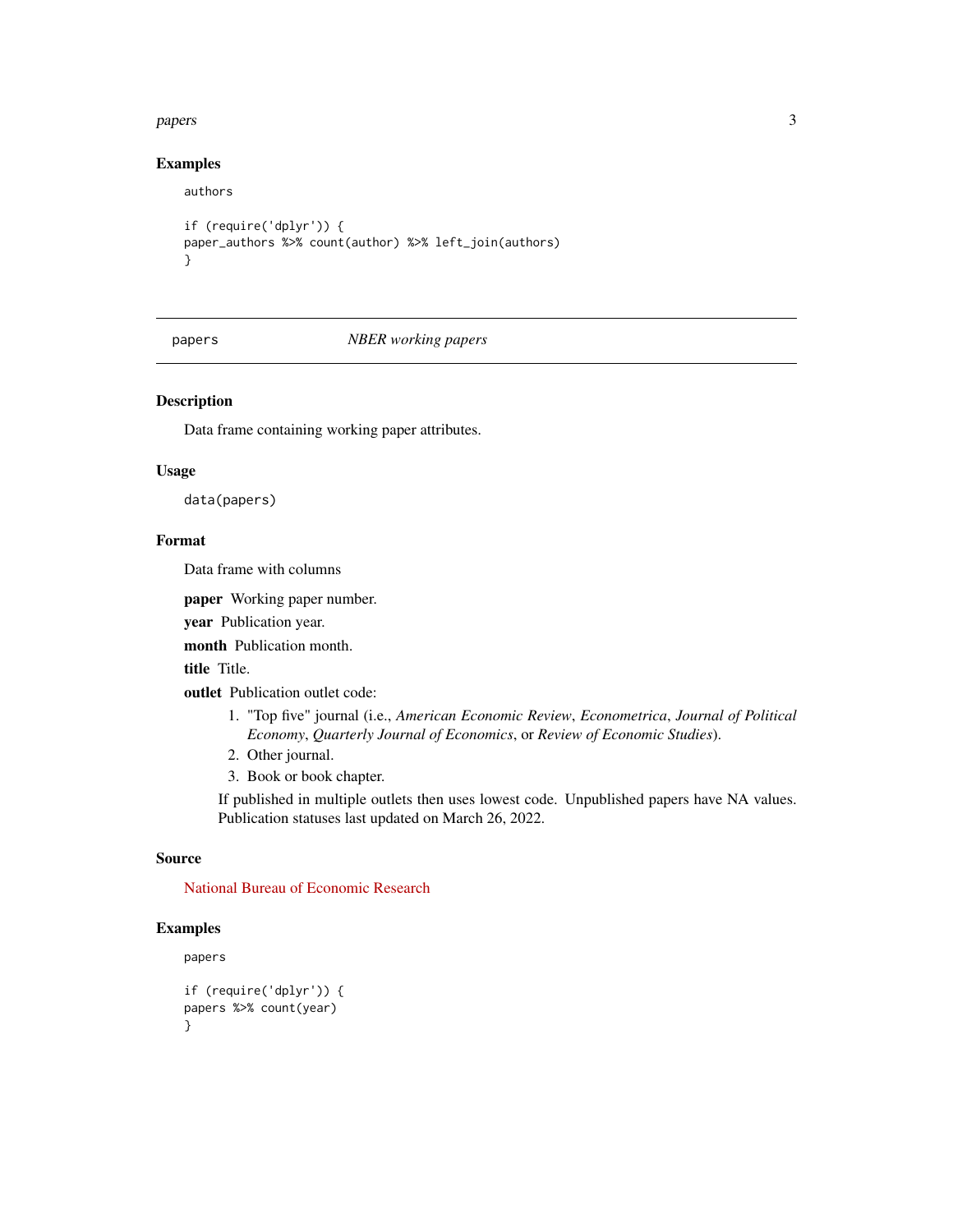<span id="page-3-0"></span>

## Description

Data frame containing paper-author correspondences.

## Usage

data(paper\_authors)

## Format

Data frame with columns paper Working paper number. author Author ID.

## Source

[National Bureau of Economic Research](https://data.nber.org/nber-wp-logs/)

## Examples

paper\_authors

```
if (require('dplyr')) {
paper_authors %>% count(author) %>% left_join(authors)
}
```
paper\_programs *NBER working paper programs*

## Description

Crosswalk between NBER working papers and programs.

## Usage

data(paper\_programs)

## Format

Data frame with columns

paper Working paper number.

program Program code.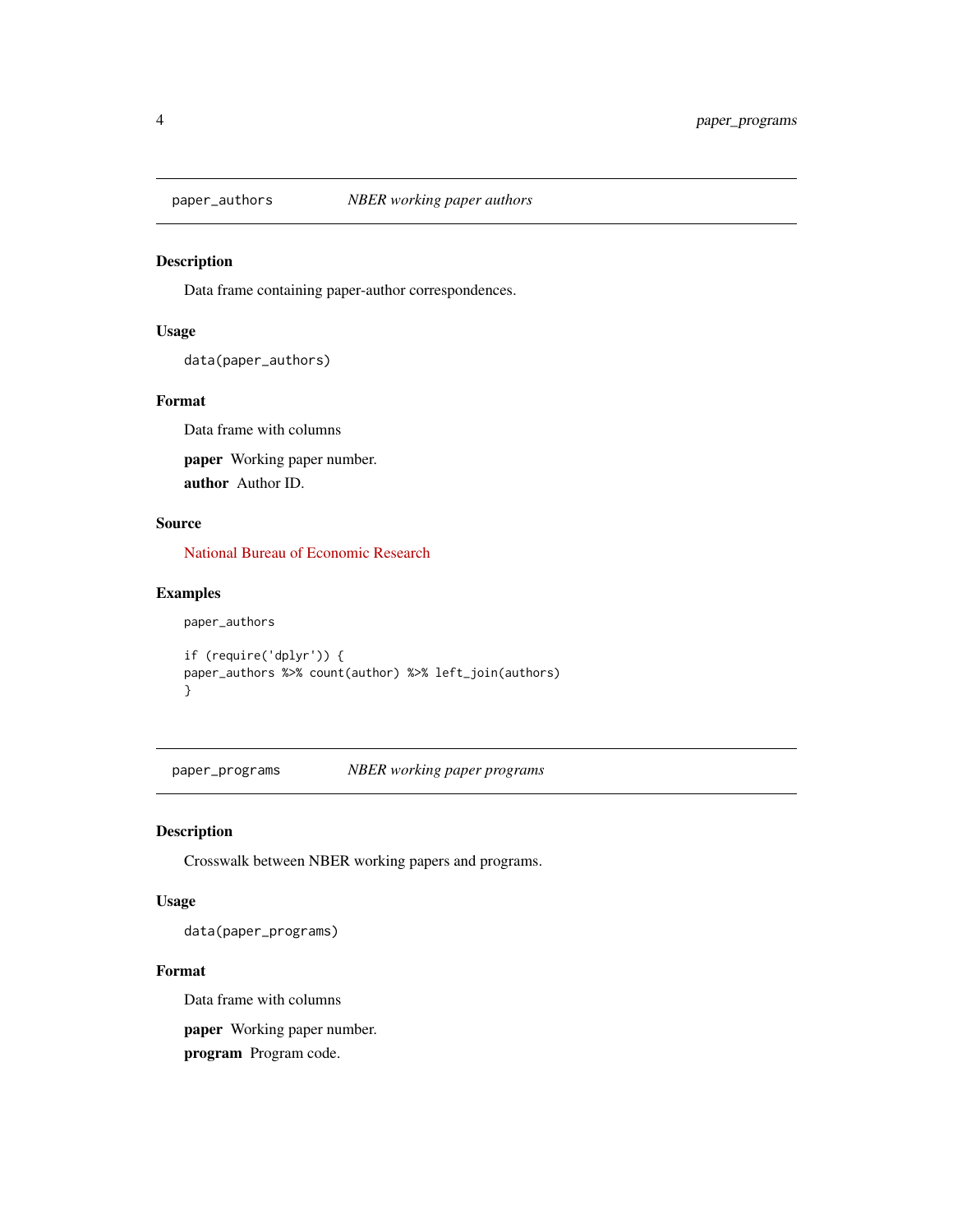## <span id="page-4-0"></span>programs 5

## Source

[National Bureau of Economic Research](https://data.nber.org/nber-wp-logs/)

## Examples

paper\_programs

```
if (require('dplyr')) {
paper_programs %>% count(program) %>% left_join(programs)
}
```
programs *NBER working paper programs*

## Description

Crosswalk between NBER program codes, descriptions and categories.

## Usage

data(programs)

## Format

Data frame with columns

program Program code.

program\_desc Program description.

program\_category Program category based on Chari and Goldsmith-Pinkham (2017).

## Source

[National Bureau of Economic Research](https://www.nber.org)

## References

Chari, A. and P. Goldsmith-Pinkham (2017). Gender Representation in Economics Across Topics and Time: Evidence from the NBER Summer Institute. NBER Working Paper No. 23953, National Bureau of Economic Research.

## Examples

```
programs
```

```
if (require('dplyr')) {
paper_programs %>% count(program) %>% left_join(programs)
}
```